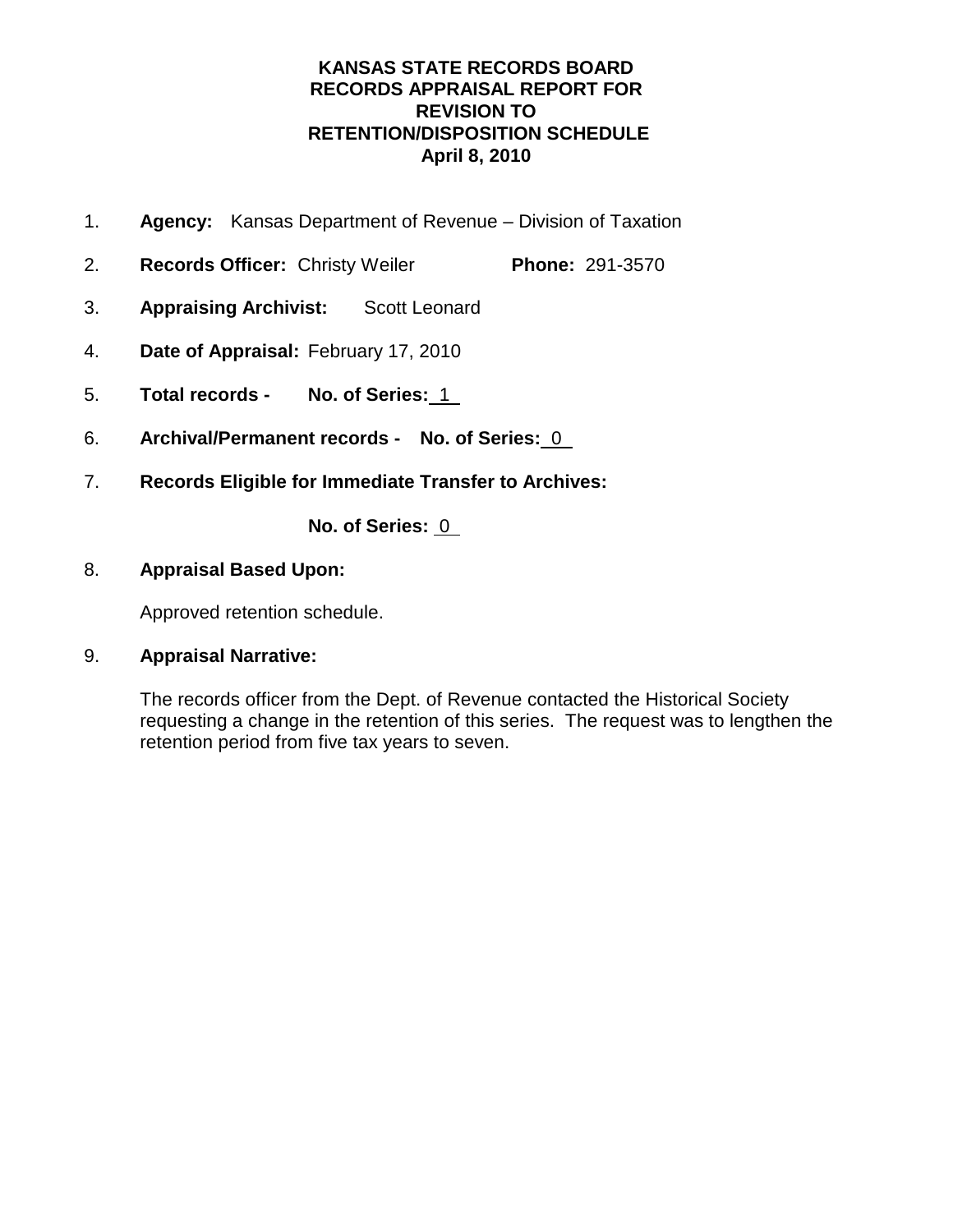**565-007 Department of Revenue Division of Taxation Customer Relations**

#### **International Fuel Tax Agreement (IFTA) Reports** (Series 0196-565) Reports of IFTA taxes filed by truckers required by Kansas Department of Revenue (KDOR).

**Entry Status:** Ready for SRB **Retention Period:** 7 tax yrs **Disposition:** Destroy **Restrictions:** KSA 75-5133 **Record Copy:** Unknown **Remarks:** 2/17/10: Lengthened retention period from 5 tax years to 7.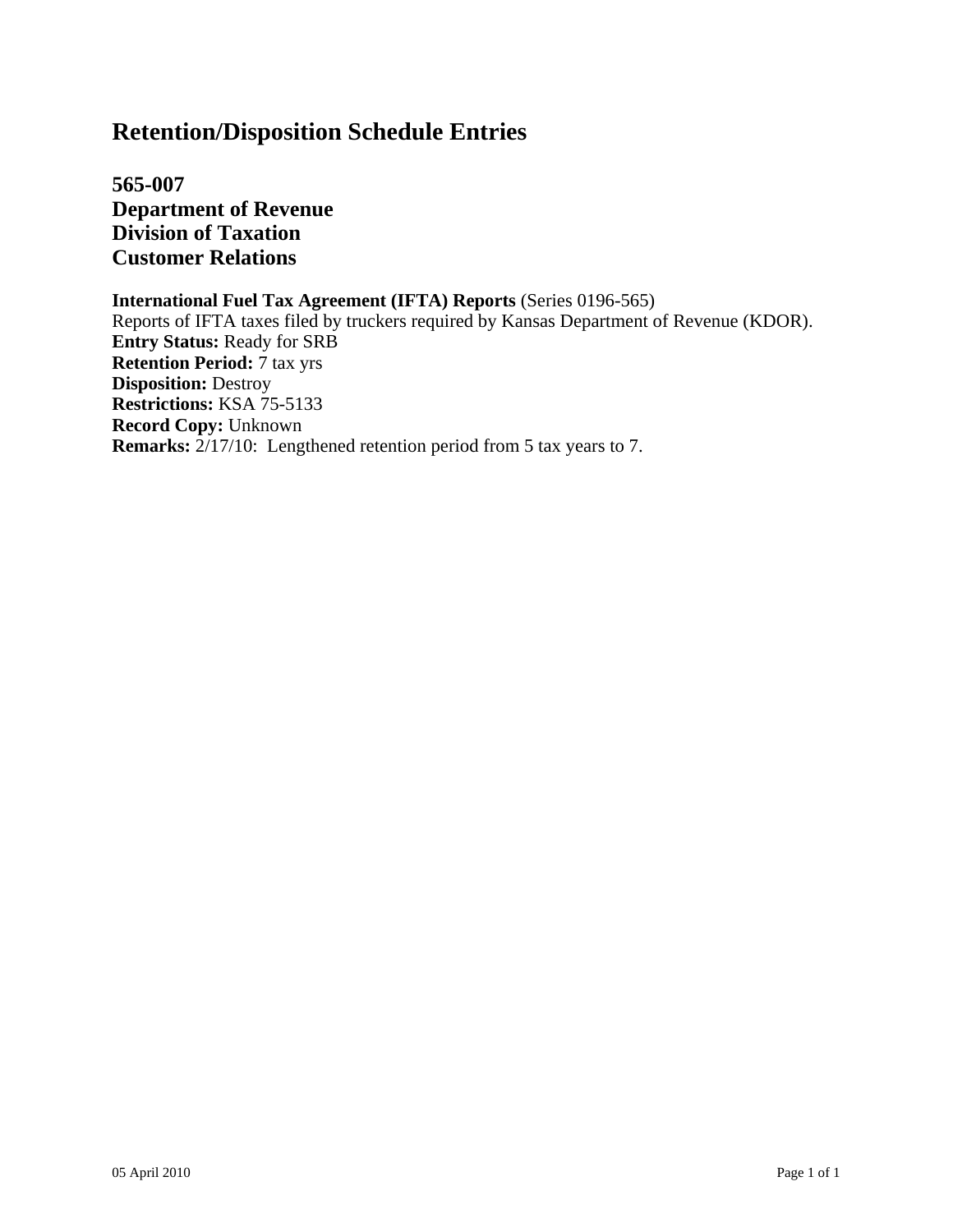- 1. **Agency:** Kansas Department of Corrections
- 2. **Records Officer:** Mary Chambers **Phone:** 296-1136
- 3. **Appraising Archivist:** Scott Leonard
- 4. **Date of Appraisal:** February 17, 2010
- 5. **Total records No. of Series:** 1
- 6. **Archival/Permanent records No. of Series:** 0
- 7. **Records Eligible for Immediate Transfer to Archives:**

**No. of Series:** 0

### 8. **Appraisal Based Upon:**

Approved retention schedule.

### 9. **Appraisal Narrative:**

The records officer from the Dept. of Corrections requested a revision to the Department's retention and disposition schedule. The request is to add this new series to the current schedule.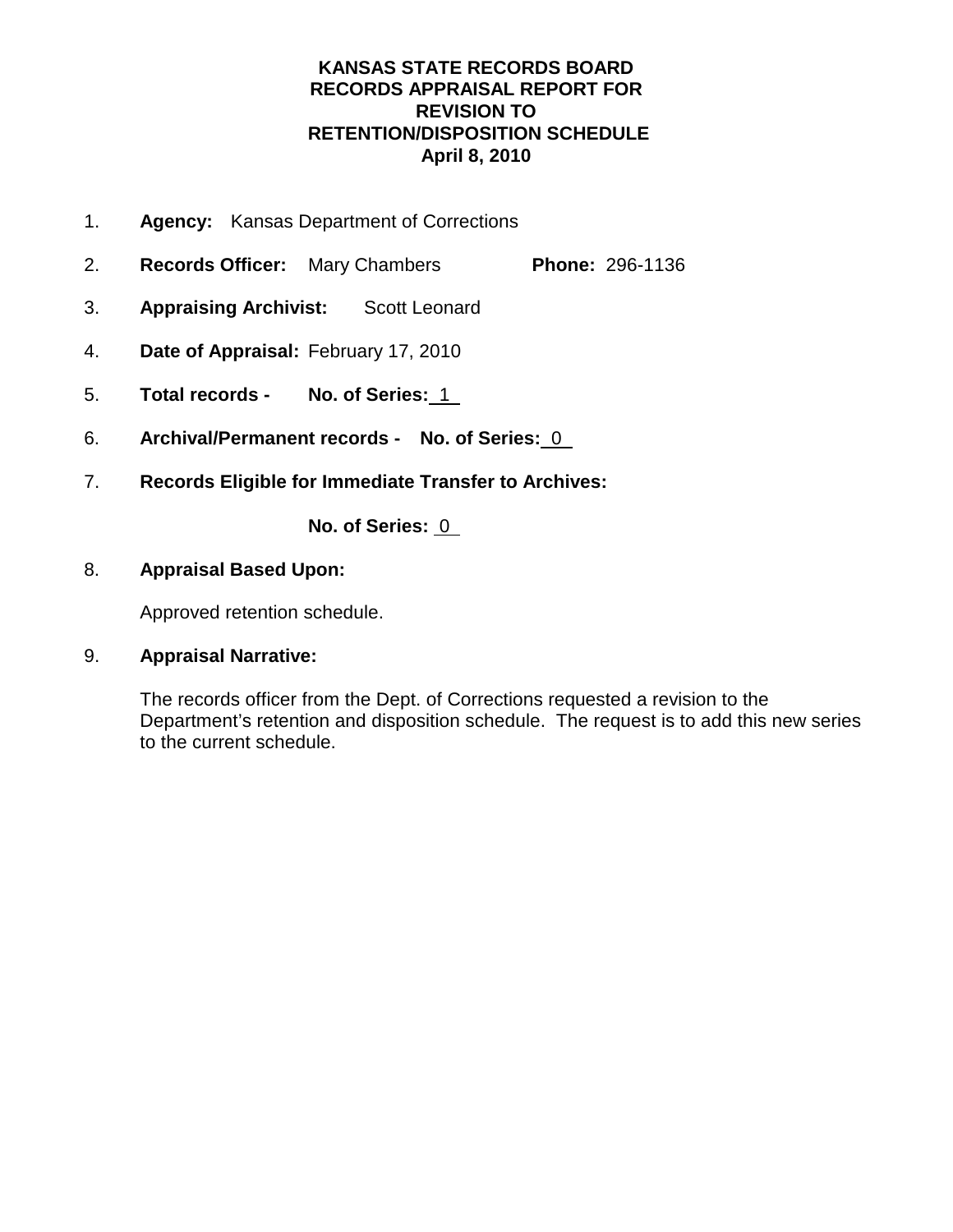**521-001 Department of Corrections Central Office**

**Offender Payments to Parole** (Series Unknown)

Monthly supervision fee payments and positive urinary analysis (UA) payments made by offenders under KS Department of Corrections community supervision (parole). These documents are filed by staff in Central Office. **Entry Status:** Ready for SRB **Retention Period:** 005 Fiscal Years **Disposition:** Destroy **Restrictions:** None **Record Copy:** Unknown **Remarks:** 4/1/10 -- New series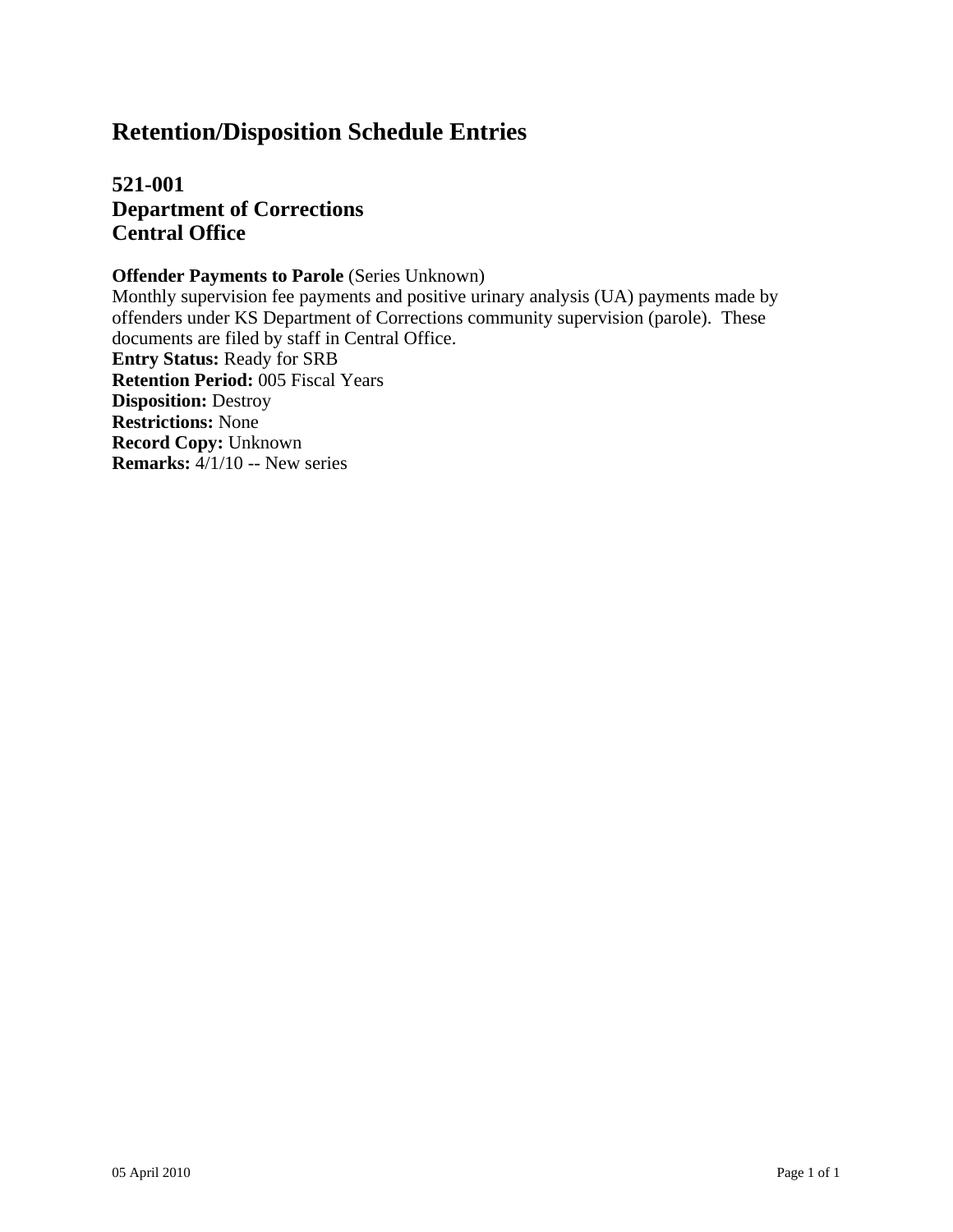## **039-004 Department on Aging Aging Policy, Planning, and Advocacy Home and Community Based Services**

**Home Community Based Services, Frail and Elderly (HCBS/FE) Assistive Technology Request** (Series Unknown) Assistive Technology requests and documentation for KDOA approval or denial for the Area Agencies on Aging (AAAs) to purchase items for the HCBS/FE customer. **Entry Status:** Ready for SRB **Retention Period:** See Comments **Disposition:** Destroy **Restrictions:** None **Comments:** Retain two fiscal years in office, then transfer to records center for five fiscal years, then destroy. **Schedule Authority:** Agency **Last Surveyed** 16 October 2008 **Record Copy:** Unknown **Remarks:** New entry.

**Home Community Based Services, Frail and Elderly (HCBS/FE) Waiting List** (Series Unknown) Internal records documenting the Waiting List process, monitoring, and tracking for all individuals placed on the waiting list. **Entry Status:** Ready for SRB **Retention Period:** See Comments **Disposition:** Destroy **Restrictions:** None **Comments:** Retain in office for two fiscal years, transfer to the records center for five fiscal years, then destroy. **Schedule Authority:** Agency **Last Surveyed** 16 October 2008 **Record Copy:** Unknown **Remarks:** New entry.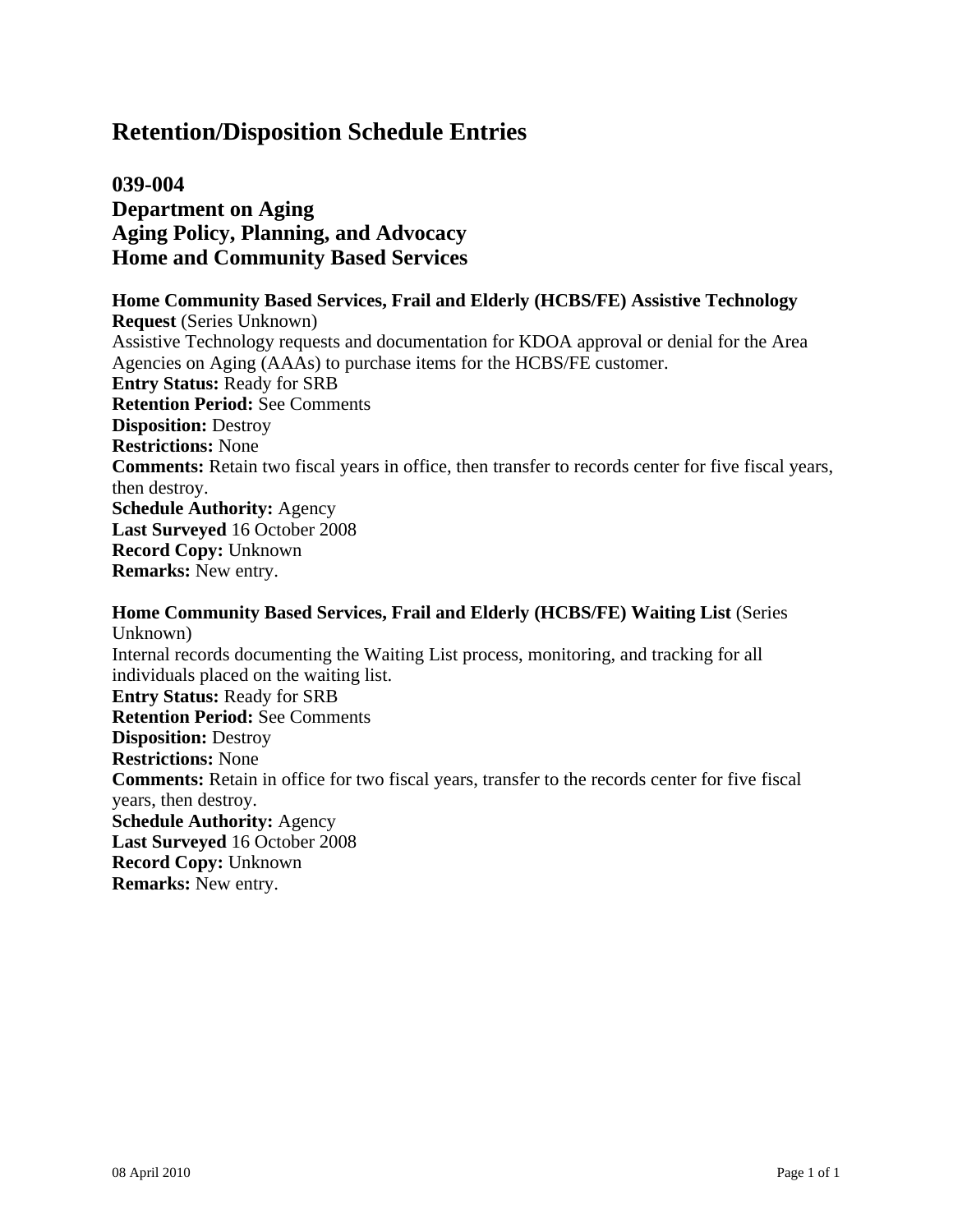- 1. **Agency:** Kansas Department on Aging
- 2. **Records Officer:** Kathleen Dudley **Phone:** 296-2917

3. **Appraising Archivists:** Marcella Wiget, Bob Knecht, Matt Veatch, Pat Michaelis, Scott Leonard

- 4. **Date of Appraisal:** April 1, 2010
- 5. **Total records No. of Series:** 3
- 6. **Archival/Permanent records No. of Series:** 0
- 7. **Records Eligible for Immediate Transfer to Archives:**

**No. of Series:** 0

### 8. **Appraisal Based Upon:**

Approved retention schedule.

### 9. **Appraisal Narrative:**

The Department on Aging requested a revision to the agency's current retention and disposition schedule. Two of the three series are new series requested as additions to the schedule.

The third series was reappraised as part of the NHPRC grant project; KSHS staff has reappraised the series to no longer have enduring value, thereby requesting a change in disposition from "Retain until no longer useful, then transfer to the archives for purging" to "Destroy."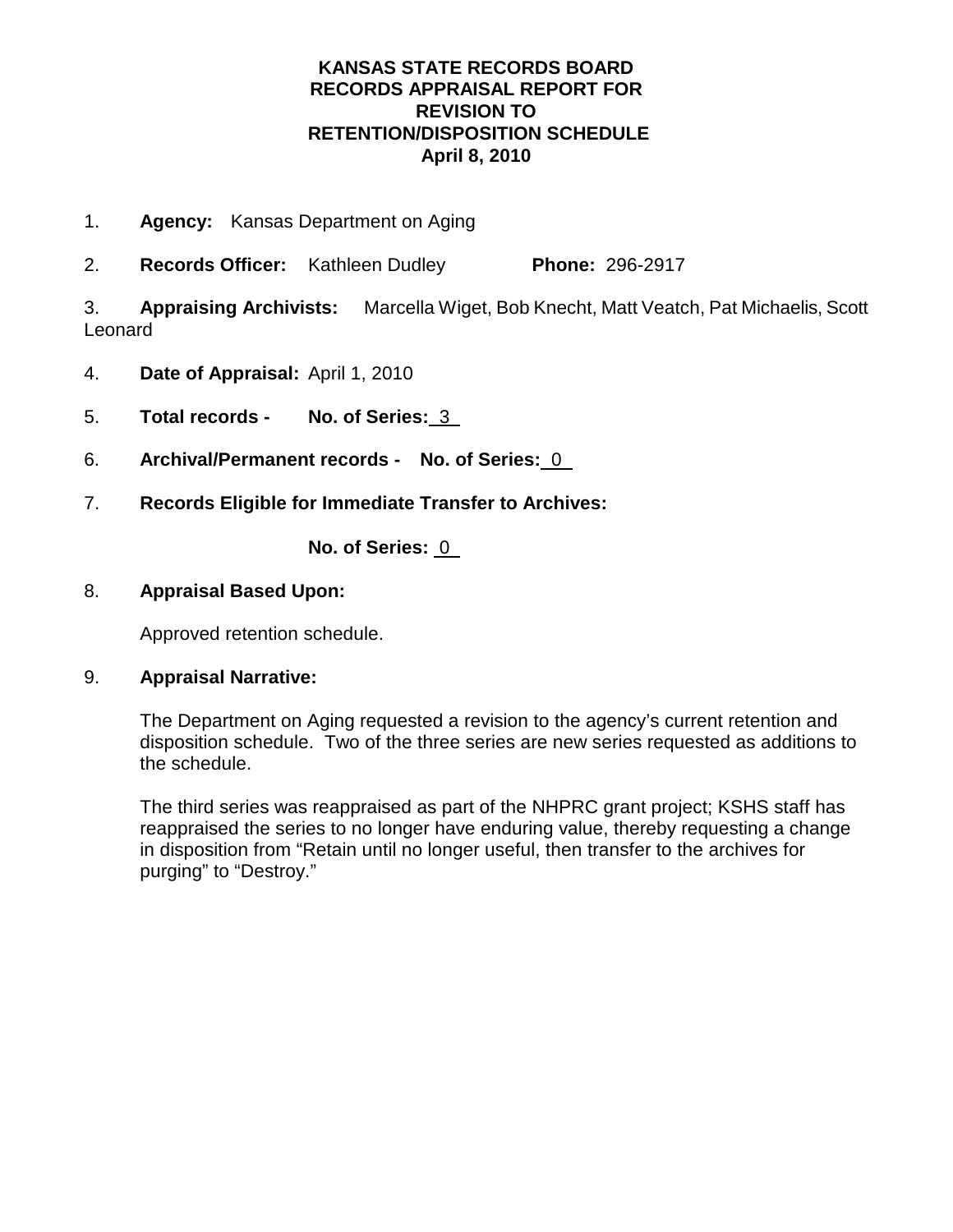## **039-004 Department on Aging Aging Policy, Planning, and Advocacy**

**Program for All-inclusive Care for the Elderly (PACE) Client records** (Series Unknown) **Entry Status:** Ready for SRB **Retention Period:** See Comments **Disposition:** Destory **Restrictions:** 45 CFR 164.500 et seq., KSA 45-221(a) **Comments:** Active files will remain on site as long as an individual is enrolled in the PACE program. Once disenrolled (including death) the files will be moved off site for 6 years, then destroyed. **Record Copy:** Unknown **Remarks:** New entry.

## **Aging Network Specialist**

#### **Pre-Admission Assessment Files** (Series 0075-039) Correspondence, notes, and other documents relating to the agency's involvement with the state program that requires nursing home applicants to have their needs assessed prior to admission. **Entry Status:** Ready for SRB **Retention Period:** See Comments **Disposition:** Destroy **Restrictions:** None **Comments:** Retain 2 years in office, transfer to the State Records Center and retain 5 years, then destroy **Record Copy:** Unknown **Remarks:** 4/1/10 -- Reappraised as part of the MPLP grant; changed disposition from "Archives" to "Destroy" and set retention period.

### **Home and Community Based Services**

**Home Community Based Services, Frail and Elderly (HCBS/FE) Notification of Waiver Opening (NOWO)** (Series Unknown) Records related to the notice of service implementation. **Entry Status:** Ready for SRB **Retention Period:** See Comments **Disposition:** Destroy **Restrictions:** None **Comments:** Retain in office for two fiscal years, transfer to the records center for five fiscal years, then destroy. **Record Copy:** Unknown **Remarks:** New entry.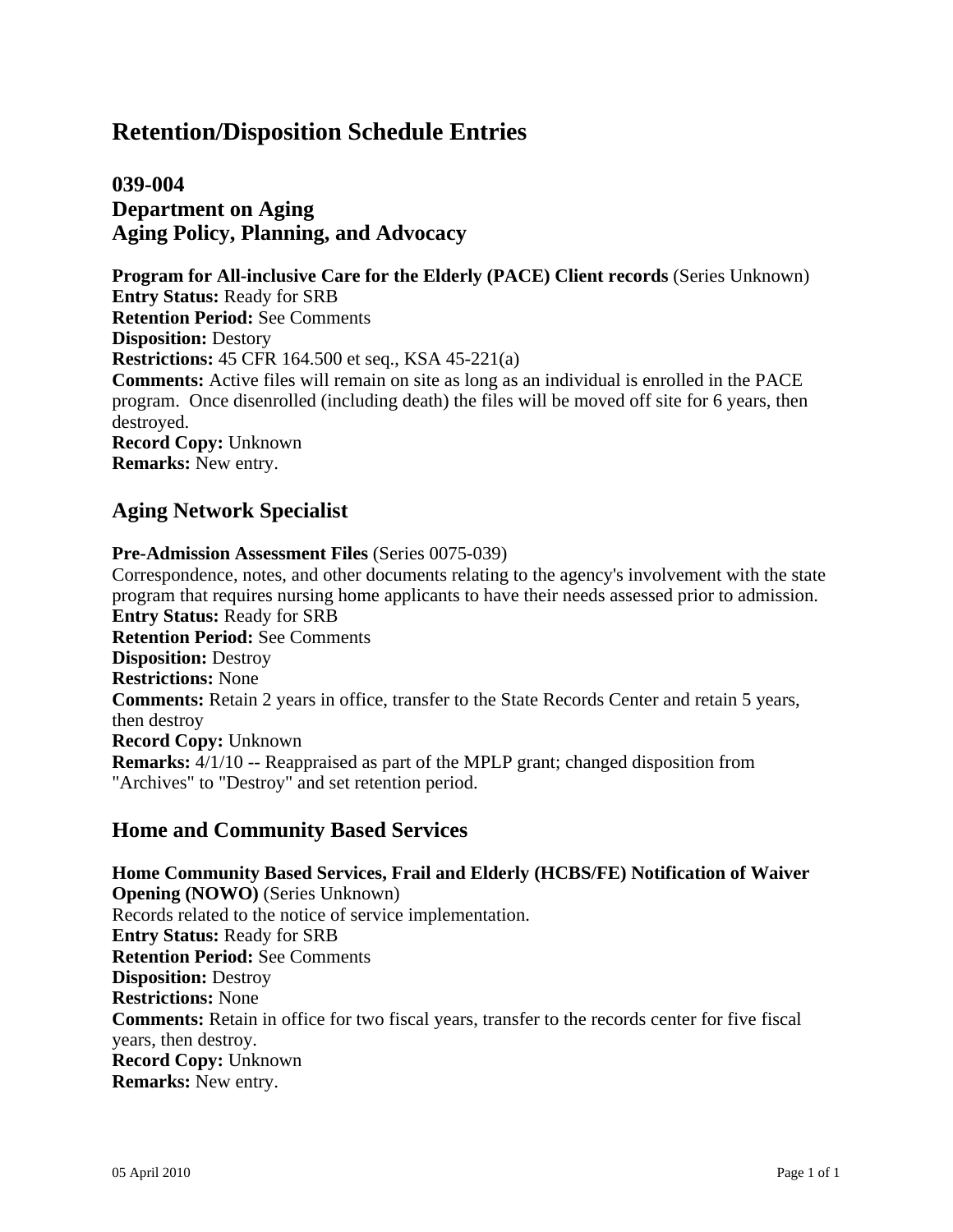- 1. **Agency:** General Retention Schedule for Local Health Departments
- 2. **Records Officer:** N/A
- 3. **Appraising Archivist:** Scott Leonard
- 4. **Date of Appraisal:** January 9, 2010
- 5. **Total records No. of Series:** 2
- 6. **Archival/Permanent records No. of Series:** 0
- 7. **Records Eligible for Immediate Transfer to Archives:**

**No. of Series:** 0

### 8. **Appraisal Based Upon:**

Approved retention schedule.

### 9. **Appraisal Narrative:**

The staff from the Sedgwick County Records Management program requested the addition of these two series to cover records related to the Federal Health Portability and Accountability Act of 1996. The proposed series have been reviewed and agreed to by other local health departments.